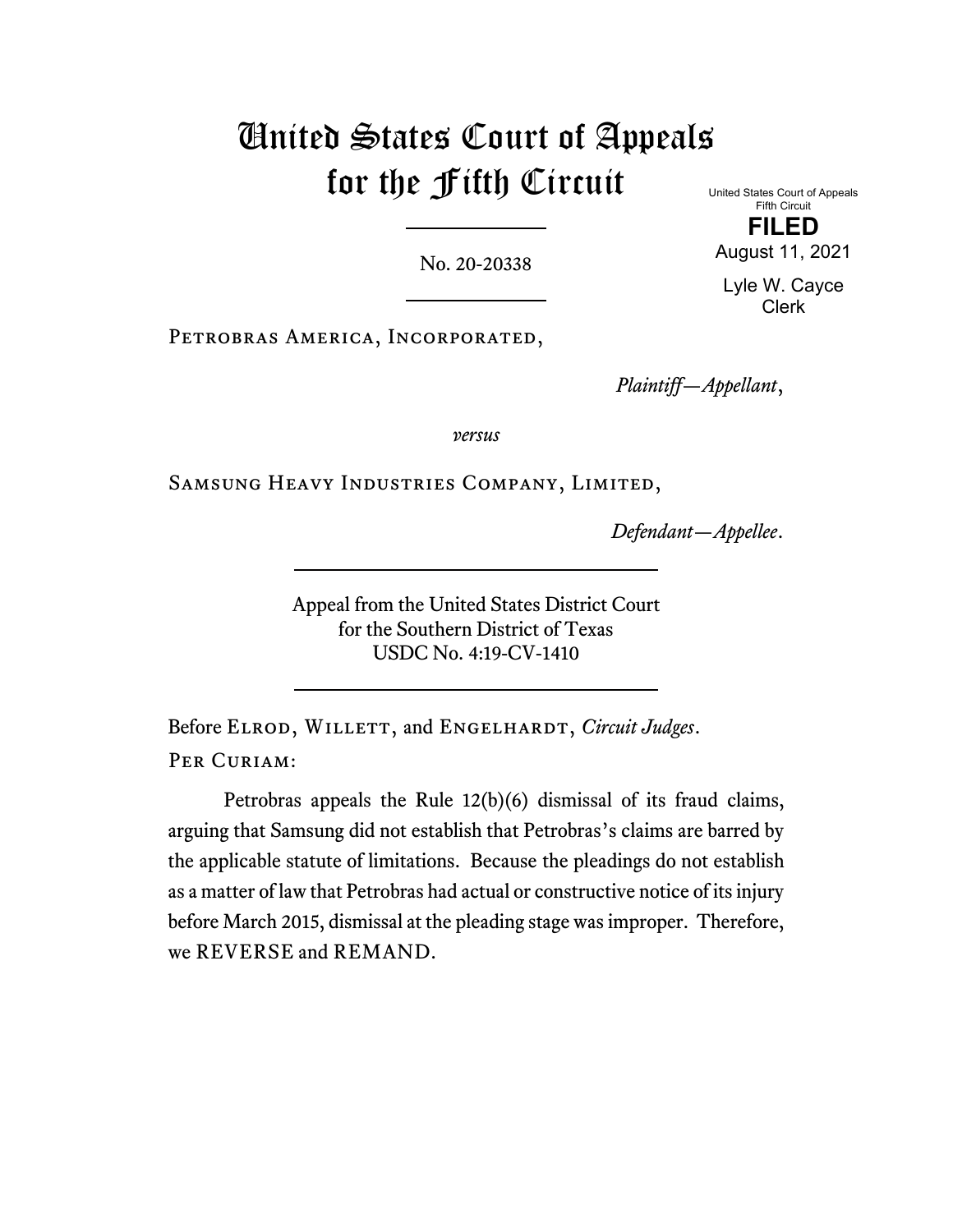I.

Petrobras America, Inc. is the American subsidiary of a Brazilian oil and gas producer. It alleges that Samsung Heavy Industries, a Korean shipbuilding company, secretly bribed Petrobras executives to finalize a drilling-services contract between Petrobras and Pride Global Limited—the lynchpin to Samsung's own construction contract with Pride.

In 2007, Samsung entered into a construction contract with Pride Global Limited.[1](#page-1-0) The contract contained an option for Samsung to build a deep-sea drillship if Pride secured a drilling-services contract with another company. Hamylton Padilha Jr., an independent consultant retained by Pride, initiated negotiations between Pride and Petrobras to secure the drilling-services contract that would trigger the Samsung–Pride construction option. Nestor Cuñat Cerveró and Renato de Souza Duque, Petrobras executives, represented Petrobras in these negotiations.

Employees of the Petrobras International Division, headed by Cerveró, objected that there was no need for drilling services from another drillship. To overcome this hurdle, Padilha contacted a Samsung executive in Houston, Texas to arrange a bribe. Samsung arranged to pay \$10 million to Cerveró and Duque and \$10 million to Padilha as a commission. To fund the bribes, Samsung increased the labor and material costs charged to Pride for what later would become the "DS-5." Pride passed these costs to Petrobras by modifying its drilling-services contract proposal to reflect a \$20 million cost increase.

Cerveró accepted this proposal on behalf of Petrobras. In December of 2007, the Samsung–Pride contract for the construction of the DS-5 was

<span id="page-1-0"></span><sup>&</sup>lt;sup>1</sup> We construe all facts in the light most favorable to Petrobras, as we must at this stage. *Arnold v. Williams*, 979 F.3d 262, 265 n.1 (5th Cir. 2020).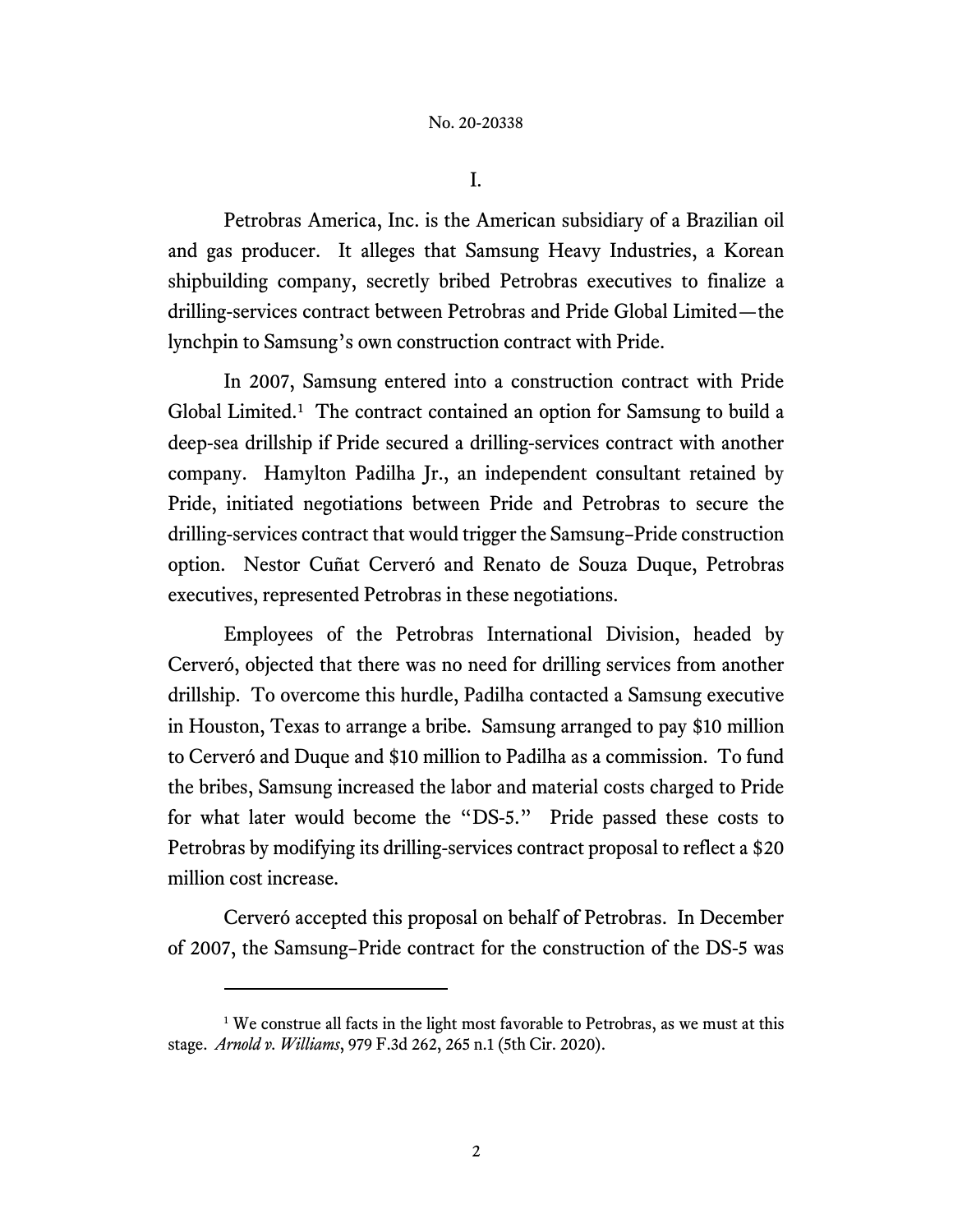signed. In January 2008, the Petrobras–Pride drilling-services contract for the DS-5 was finalized.

After the construction of the DS-5 was complete in 2011, Petrobras had no work for the vessel. Petrobras therefore assigned the drilling-services contract to two other companies to mitigate losses. In 2015, Petrobras decided to put the DS-5 on permanent standby.

In March 2015, Petrobras began an internal audit to review the contracting procedures for the DS-5 and three other drillships.[2](#page-2-0) The audit team discovered that a broker and Padilha visited with Cerveró during the DS-5 negotiations. The team concluded that the DS-5 contract's terms were unfavorable to Petrobras and based on inaccurate forecasts. Lastly, they recommended that Petrobras inform prosecutors of the audit's findings. The audit report was released May 18, 2015.

In October 2015, Brazilian prosecutors unsealed a plea agreement that Padilha had entered into in July 2015. In the plea agreement, Padilha revealed the details of the DS-5 bribery scheme. Three months later, Petrobras notified Pride that they were cancelling the DS-5 drilling-services contract as a product of fraud.

Meanwhile in 2014, news broke of "Operation Carwash,"[3](#page-2-1) a widespread investigation into corruption throughout Brazil. Operation Carwash included a separate bribery scheme—which is not the subject of this

<span id="page-2-1"></span><span id="page-2-0"></span> $2$  At the 12(b)(6) stage, the court may consider the complaint in its entirety, including "documents incorporated into the complaint by reference." *Funk v. Stryker Corp.*, 631 F.3d 777, 783 (5th Cir. 2011) (quoting *Tellabs, Inc. v. Makor Issues & Rts., Ltd.*, 551 U.S. 308, 322 (2007)); *accord Doe v. United States*, 853 F.3d 792, 800 (5th Cir. 2017). Petrobras referenced the audit report in its amended complaint, and the parties do not dispute that it is properly before the court on this motion to dismiss.

<sup>&</sup>lt;sup>3</sup> "Operação Lava Jato" in Portuguese.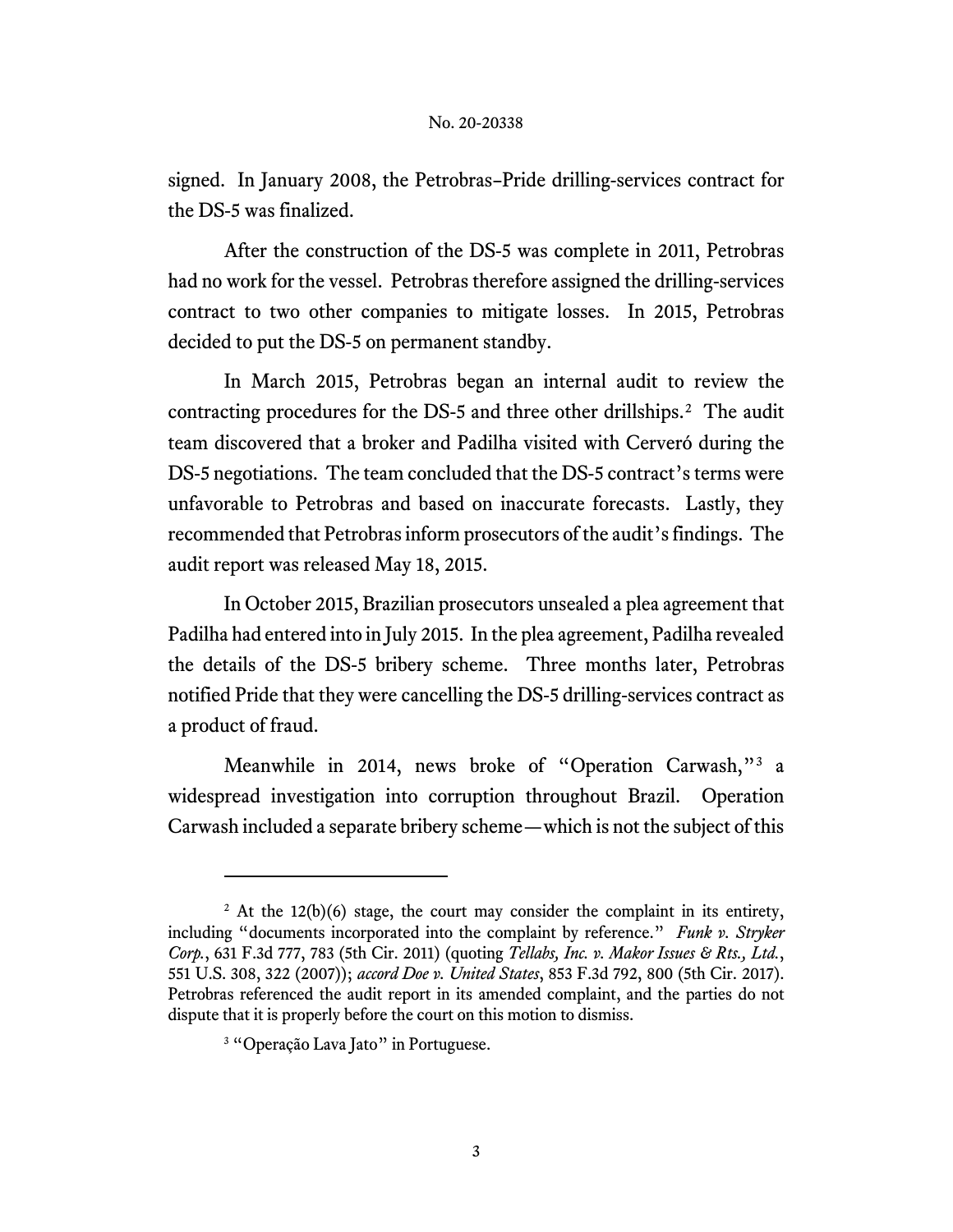case—in which Samsung contracted directly with Petrobras to construct two other ships. According to a Reuters article, Samsung bribed Petrobras's Cerveró to finalize a contract between Petrobras and Samsung for the construction of the *Vitória 10,000* and the *Petrobras 10,000*. *See* Caroline Stauffer, *Another Former Petrobras Executive Charged in Brazil Scandal*, Reuters (Dec. 15, 2014). A Washington Post article reported that Petrobras's Duque was arrested in March 2014 for his actions in Operation Carwash. *See*  Dom Phillips, *'Operation Carwash' in Brazil Causes Normally Staid Business Meeting to Go off Script*, Wash. Post (Nov. 17, 2014). Petrobras noted the *Vitória 10,000* and *Petrobras 10,000* bribery scheme, as well as related criminal charges against its executives Duque and Cerveró, in a May 2015 filing with the Securities and Exchange Commission. Neither the newspaper articles nor the SEC filing mentioned the DS-5.

On March 5, 2019, Petrobras filed a complaint in Texas state court against Samsung for its role in the bribery that led to the Petrobras–Pride contract for the DS-5's drilling services. The complaint alleged that Samsung engaged in both common-law fraud under Texas state law and racketeering under the Racketeer Influenced and Corrupt Organizations Act (RICO), 18 U.S.C. § 1962(c) and (d).

Samsung removed the case to federal court and moved to dismiss under Federal Rule of Civil Procedure 12(b)(6) on statute-of-limitations grounds. The district court took judicial notice of Petrobras's 2014 SEC filing and the two newspaper articles from the Washington Post and Reuters. Each of these documents detailed the bribery scheme underlying the Samsung–Petrobras contract for the construction of the *Vitória 10,000* and *Petrobras 10,000*, but they did not mention the Petrobras–Pride contract for the DS-5's drilling services. From these, the district court inferred that Petrobras was on notice in 2014, at the latest, that the DS-5 contract was suspect. Holding that "the specific drillship in this case is not subject to its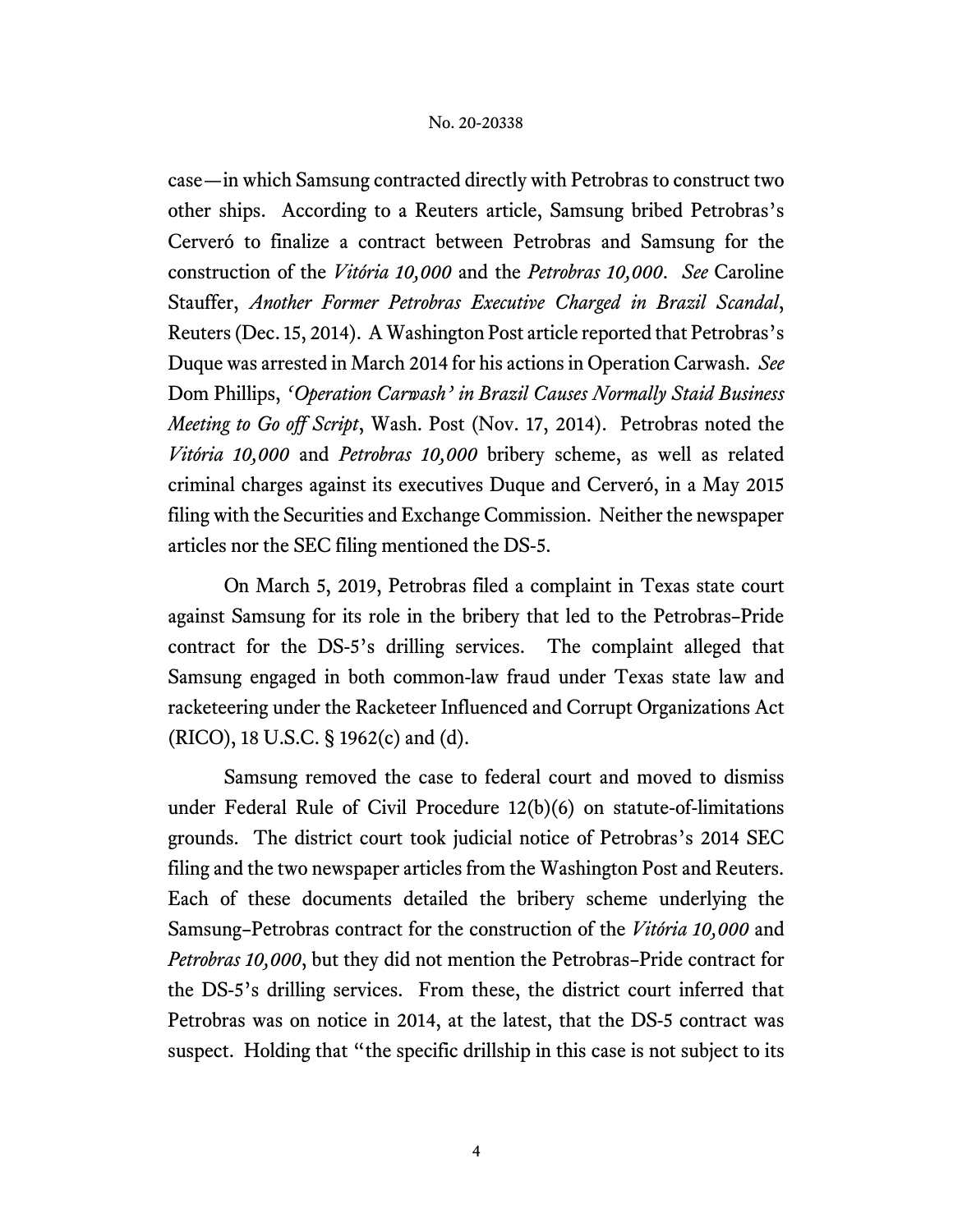own limitations clock," the district court granted Samsung's motion to dismiss. Petrobras timely appealed.

## II.

We review orders on 12(b)(6) motions to dismiss for failure to state a claim *de novo*. *Life Partners Creditors' Tr. v. Cowley (In re Life Partners Holdings, Inc.)*, 926 F.3d 103, 116 (5th Cir. 2019). We accept all well-pleaded facts as true, viewing them in the light most favorable to the plaintiff. *Arnold v. Williams*, 979 F.3d 262, 265 n.1, 266 (5th Cir. 2020). We consider all "documents incorporated into the complaint by reference, and matters of which a court may take judicial notice." *Tellabs, Inc. v. Makor Issues & Rts., Ltd.*, 551 U.S. 308, 322 (2007). Rule 12(b)(6) dismissal under a statute of limitation is proper only when the complaint makes plain that the claim is time-barred and raises no basis for tolling. *Jones v. Alcoa, Inc.*, 339 F.3d 359, 366 (5th Cir. 2003).

## III.

Petrobras argues that the district court erred in its determination that Petrobras was on notice in 2014 of the facts that gave rise to its RICO claims. The statute of limitations is four years for both Texas fraud claims and civil RICO claims. Tex. Civ. Prac. & Rem. Code § 16.004(a)(4); 18 U.S.C. §§ 1962(c)–(d), 1964(c); *Agency Holding Corp. v. Malley-Duff & Assocs., Inc.*, 483 U.S. 143, 152 (1987). The statute of limitations for a RICO claim does not accrue until a plaintiff discovers, or through reasonably diligent investigation should discover, the injury.[4](#page-4-0) *Rotella v. Wood*, 147 F.3d 438, 440

<span id="page-4-0"></span><sup>4</sup> Knowledge of the wrongdoer is not required to start the clock on the statute of limitations; knowledge of the injury alone suffices for the claim to accrue. *See Love v. Nat'l Med. Enters.*, 230 F.3d 765, 773 (5th Cir. 2000) (citing *Rotella v. Wood*, 147 F.3d 438, 440 (5th Cir. 1998), *aff'd*, 528 U.S. 549 (2000)) ("[A] civil RICO claim accrues when the plaintiff discovers, or should have discovered, the injury."). However, the plaintiff may be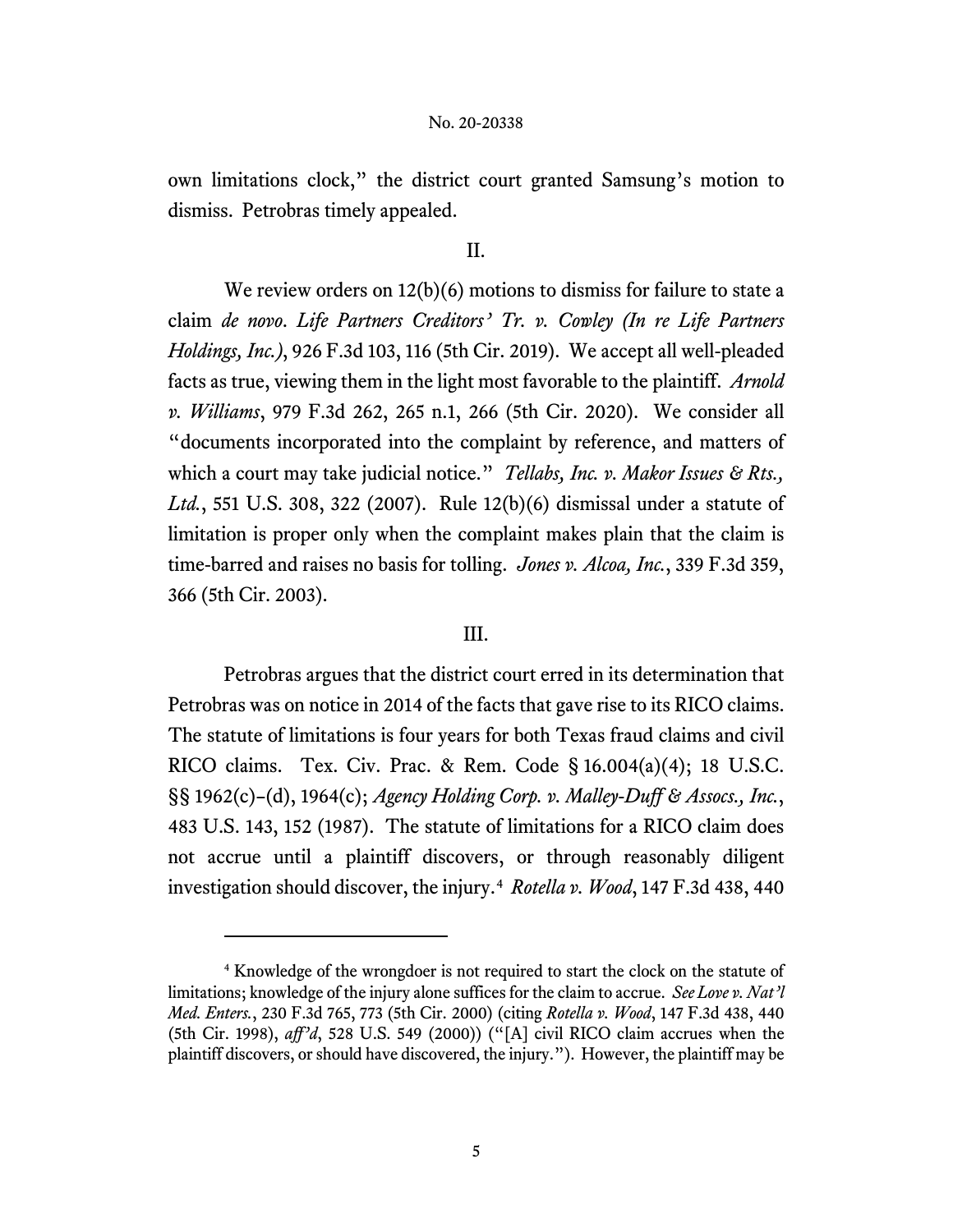(5th Cir. 1998), *aff'd*, 528 U.S. 549 (2000); *Jensen v. Snellings*, 841 F.2d 600, 607 (5th Cir. 1988) ("A plaintiff who has learned of facts which would cause a reasonable person to inquire further must proceed with a reasonable and diligent investigation, and is charged with the knowledge of all facts such an investigation would have disclosed."). The Texas discovery rule similarly requires the limitations period to "run from the date the plaintiff  $[(1)]$ discovers or should have discovered, in the exercise of reasonable care and diligence, the nature of the injury," or (2) "had knowledge of such facts as would cause a reasonably prudent person to make an inquiry that would lead to discovery of the cause of action." *Hoover v. Gregory*, 835 S.W.2d 668, 671 (Tex. App.—Dallas 1992, writ denied); *accord Exxon Corp. v. Emerald Oil & Gas Co.*, 348 S.W.3d 194, 209 (Tex. 2011) ("Knowledge of injury initiates the accrual of the cause of action and triggers the putative claimant's duty to exercise reasonable diligence to investigate the problem, even if the claimant does not know the specific cause of the injury or the full extent of it.").

In Petrobras's view, it did not and could not have discovered its injury until May of 2015, when it completed an internal audit of the drilling services contract for DS-5. Samsung disagrees, arguing that Petrobras knew as far back as 2007, and certainly no later than 2014, that it had been injured. Because a "statute of limitations is an affirmative defense for which the [defendant] has the burden of proof," we will address Samsung's proposed dates of notice in turn. *Trinity Marine Prods., Inc. v. United States*, 812 F.3d 481, 486 (5th Cir. 2016); *accord* Fed. R. Civ. P. 8(c)(1).

entitled to tolling by fraudulent concealment when: (1) the wrongdoer fraudulently conceals the "facts forming the basis for the claim," including the wrongdoer's own identity as the wrongdoer; and (2) the plaintiff cannot access these facts through reasonably diligent investigation. *Texas v. Allan Constr. Co.*, 851 F.2d 1526, 1533–34 (5th Cir. 1988).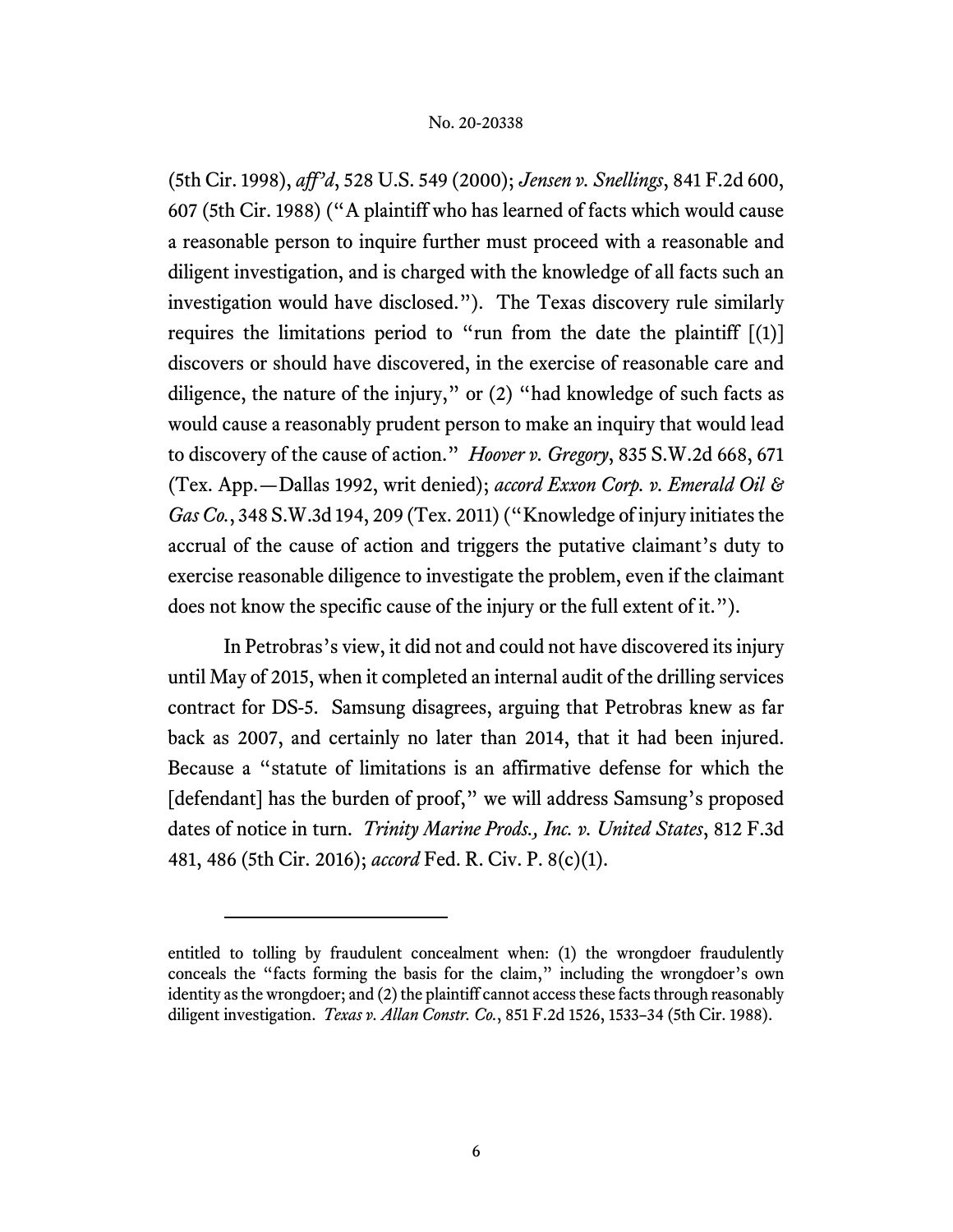A.

In asserting that Petrobras had notice in 2007, Samsung argues that Cerveró's and Duque's knowledge of the bribes is imputed to Petrobras. According to Petrobras, only Cerveró and Duque knew about the DS-5 bribes; no other officials at Petrobras knew that Petrobras had been defrauded in the DS-5 contract. Samsung says this is enough because Petrobras is charged with the knowledge of its officers. *See Askanase v. Fatjo*, 130 F.3d 657, 666 (5th Cir. 1997).[5](#page-6-0)

An officer's knowledge will not be imputed to his employer if he "was acting adversely to the [employer] and entirely for his own or another's purpose." *Id.* Taking the complaint's factual allegations as true, Cerveró and Duque acted in their own interests by accepting \$10 million in bribes and in Samsung's interest "by causing Petrobras to hire a drillship it did not need." Thus, Cerveró and Duque are clearly adverse agents of Petrobras. Their knowledge cannot be imputed to Petrobras. *See id.*

On appeal, Samsung presents another basis for dismissal that the district court did not rely on in its order: Petrobras's injury lies in being stuck with the unfavorable terms of the DS-5 contract despite not having enough work for the vessel; Petrobras officials knew as early as 2007 that it might not need the DS-5; thus Petrobras knew about its injury as far back as 2007.

In its reply, Petrobras attacks this argument on two fronts. First, Petrobras contests the assertion that it knew from the start that there would

<span id="page-6-0"></span><sup>&</sup>lt;sup>5</sup> Samsung also points to a non-prosecution agreement Petrobras entered into in which it accepted responsibility for certain corruption schemes involving Cerveró and Duque. This agreement, however, did not address the DS-5 bribery scheme. The nonprosecution agreement is simply inapplicable to this case.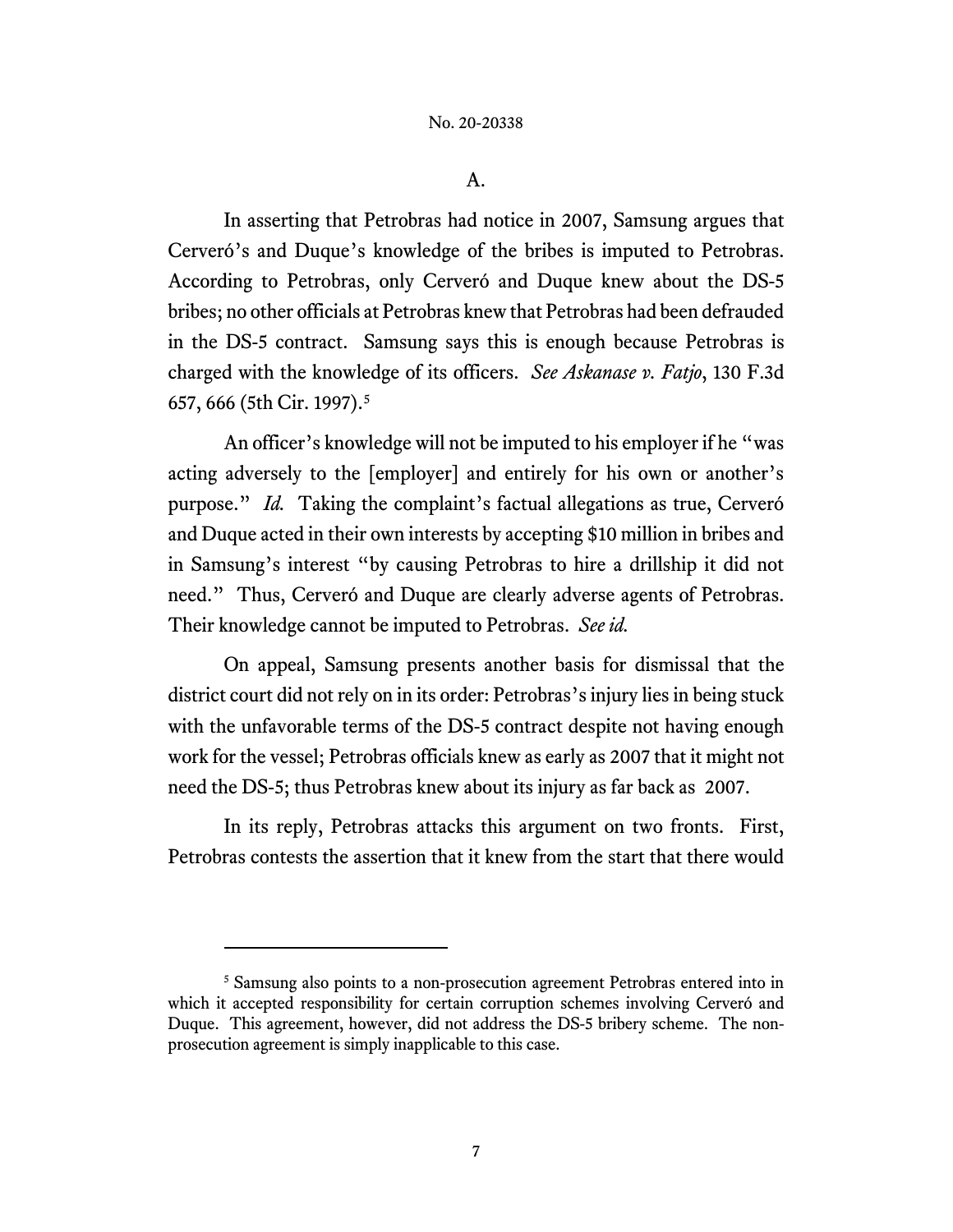not be enough work for the DS-5. Second, Petrobras objects to Samsung's characterization of its injury as a lack of work for the DS-5.

On the first front, Petrobras contests the inferences drawn from Samsung's evidence. Samsung relies primarily on internal Petrobras e-mails from 2007,<sup>[6](#page-7-0)</sup> in which the Petrobras International Division "discussed and agreed that there was no need for a third drillship." Petrobras, however, says that those e-mails and related documents also included projections and drilling plans that would support the need for the DS-5.

Regardless of whether Petrobras or Samsung is correct in its reading of these e-mails and documents, they do not conclusively establish that the statute of limitations had run by March 5, 2019. Rather, they create a fact issue about Petrobras's knowledge. The 2007 e-mails and related documents are not a proper basis for 12(b)(6) dismissal. *Cf. Trinity Marine*, 812 F.3d at 490; *Sec. Indus. Ins. Co. v. United States*, 702 F.2d 1234, 1251 (5th Cir. 1983).

On the second front, Petrobras contends that Samsung mischaracterizes Petrobras's injury. In Samsung's view, Petrobras was injured by the "unfavorable terms" in the DS-5 contract, which it ultimately did not need. In its reply brief, Petrobras characterizes the injury as "a wholly unnecessary contract that was procured through Samsung's *fraud*."

Fraud is the key to Petrobras's injury. An unfavorable contract alone is not a legally cognizable injury. A contract procured through fraud is. *See Shandong Yinguang Chem. Indus. Joint Stock Co. v. Potter*, 607 F.3d 1029, 1032–33 (5th Cir. 2010) (citing *Ernst & Young, L.L.P. v. Pac. Mut. Life Ins. Co.*, 51 S.W.3d 573, 577 (Tex. 2001)); *Nat'l Enters., Inc. v. Mellon Fin. Servs. Corp. No. 7*, 847 F.2d 251, 254 (5th Cir. 1988) (determining that simple non-

<span id="page-7-0"></span><sup>6</sup> Petrobras referred to these e-mails in its amended complaint and attached them as exhibits 5, 7, 10, 13, and 14. Thus, they may be considered on 12(b)(6) review.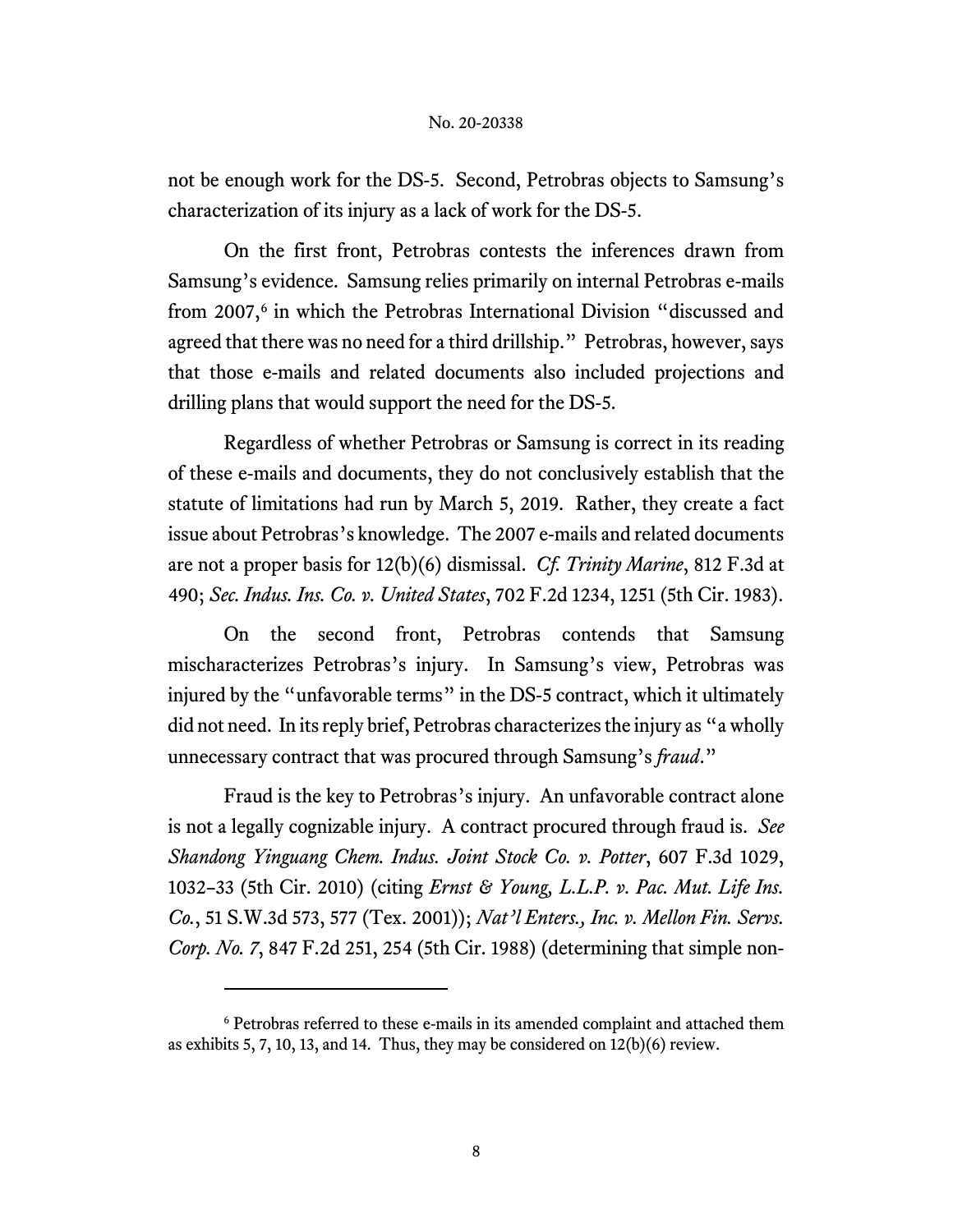payment under a contract, without more, does not amount to "a cognizable injury" under RICO). Petrobras's complaint clearly alleges an injury of fraud. We hold that Samsung "has not met its burden of conclusively establishing that" Petrobras knew or should have known about its injury as far back as 2007. *Trinity Marine*, 812 F.3d at 490.

## B.

In support of its argument that Petrobras knew of its injury no later than 2014, Samsung presented to the district court two newspaper articles and Petrobras's 2014 Form 20-F Annual Report, filed in 2015 with the U.S. Securities and Exchange Commission. The district court took judicial notice of these documents. We review a district court's decision whether to take judicial notice for abuse of discretion. *See Taylor v. Charter Med. Corp.*, 162 F.3d 827, 829 (5th Cir. 1998).

Under Federal Rule of Evidence 201, a district court may take judicial notice of facts that are "(1) generally known within the trial court's territorial jurisdiction; or (2) can be accurately and readily determined from sources whose accuracy cannot reasonably be questioned." Fed. R. Evid. 201(b)(1)– (2). The newspaper articles in this case were not proper material for judicial notice. It was not established that the accuracy of the articles could not reasonably be questioned, nor that the facts were "generally known within the" district court's jurisdiction. *Id.*; *see also Eberhardt v. Merck & Co.*, 106 F. App'x 277, 279 (5th Cir. 2004).

The SEC filings, however, may be properly judicially noticed to the extent that they are "considered only for the purpose of determining what statements the documents contain, not to prove the truth of the documents' contents." *Lovelace v. Software Spectrum Inc.*, 78 F.3d 1015, 1018 (5th Cir. 1996). Petrobras itself prepared the SEC filings, so they are relevant to Petrobras's knowledge of the statements in the documents. Assuming that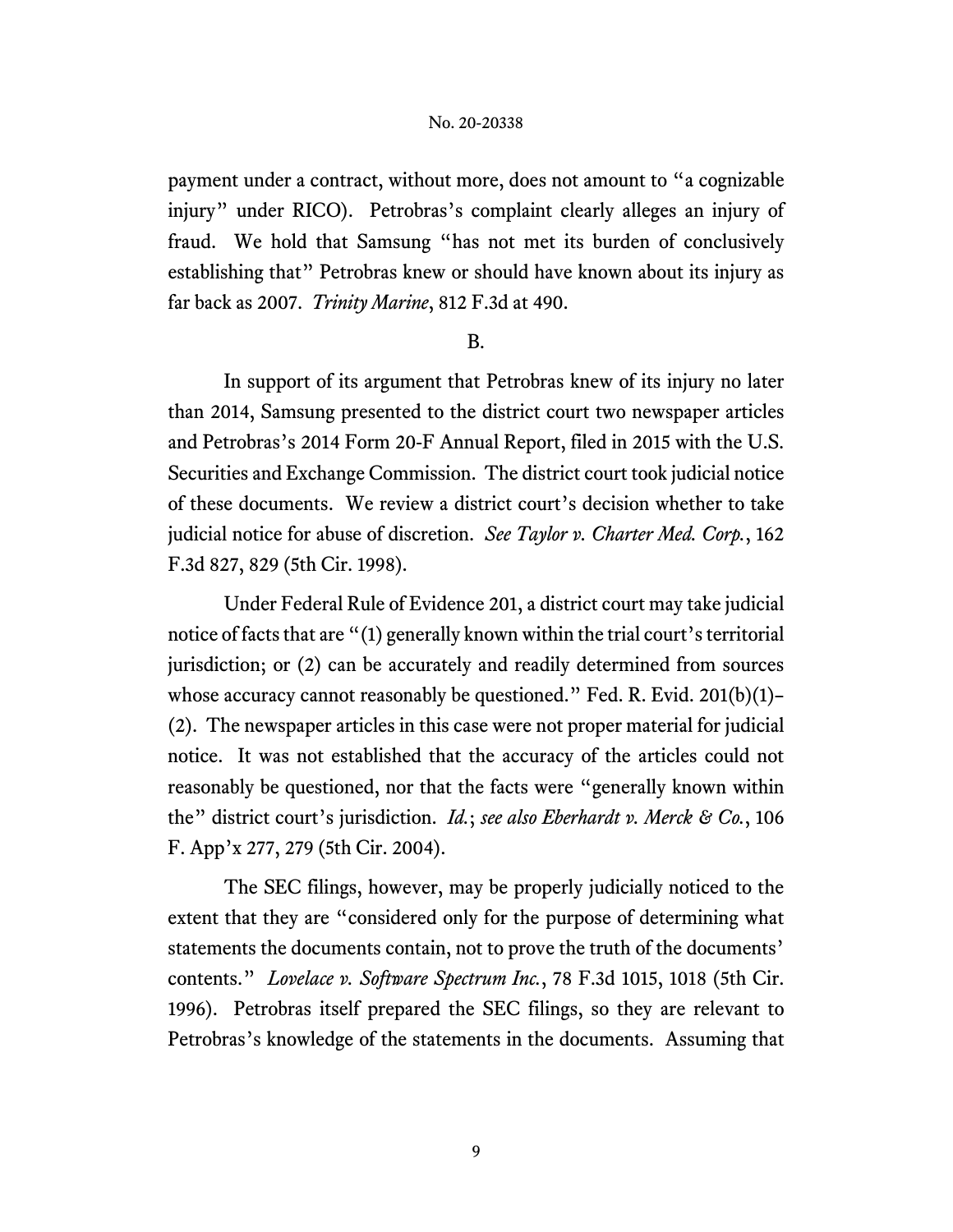the district court considered the documents only as evidence of what Petrobras knew or should have known at the time, it did not abuse its discretion. *See id.*

Regardless of whether it was proper to consider these documents, they do not conclusively establish that the statute of limitations began running prior to March 5, 2015. The SEC filing and news articles do not mention Pride or DS-5 at all. Pride—not Samsung—entered into the DS-5 contract with Petrobras. Samsung's involvement was "camouflaged." The Samsung–Petrobras contract involved the construction of the *Vitória 10,000* and *Petrobras 10,000*; the Petrobras–Pride contract involved the drilling services of the DS-5. The separate bribery schemes involved separate parties, separate contracts, and separate ships.

Because of the nature of the DS-5 bribery scheme, a reasonable person may not have thought to inquire into the Pride drilling-services contract after Cerveró was criminally charged in connection with the *Vitória 10,000* and *Petrobras 10,000* fraud. *See Jensen*, 841 F.2d at 607. Nor can it be said as a matter of law that a reasonably diligent investigation at the time, without the benefit of a full audit or the details of Padilha's plea agreement, would have uncovered the basis for Petrobras's fraud claim.

In short, Samsung's arguments at best raise fact questions not suitable for disposition under Rule 12(b)(6). *See Acad. of Allergy & Asthma in Primary Care v. Quest Diagnostics, Inc.*, 998 F.3d 190, 200 (5th Cir. 2021) (reversing 12(b)(6) dismissal on statute-of-limitations grounds because Defendants failed to conclusively establish that Plaintiffs should have discovered their injury through a diligent inquiry); *cf. Abdul-Alim Amin v. Universal Life Ins. Co. of Memphis*, 706 F.2d 638, 640 (5th Cir. 1983) ("While a statute-oflimitations defense may be raised in a motion to dismiss under Fed. R. Civ. P. 12(b)(6), such a motion should not be granted unless 'it appears beyond